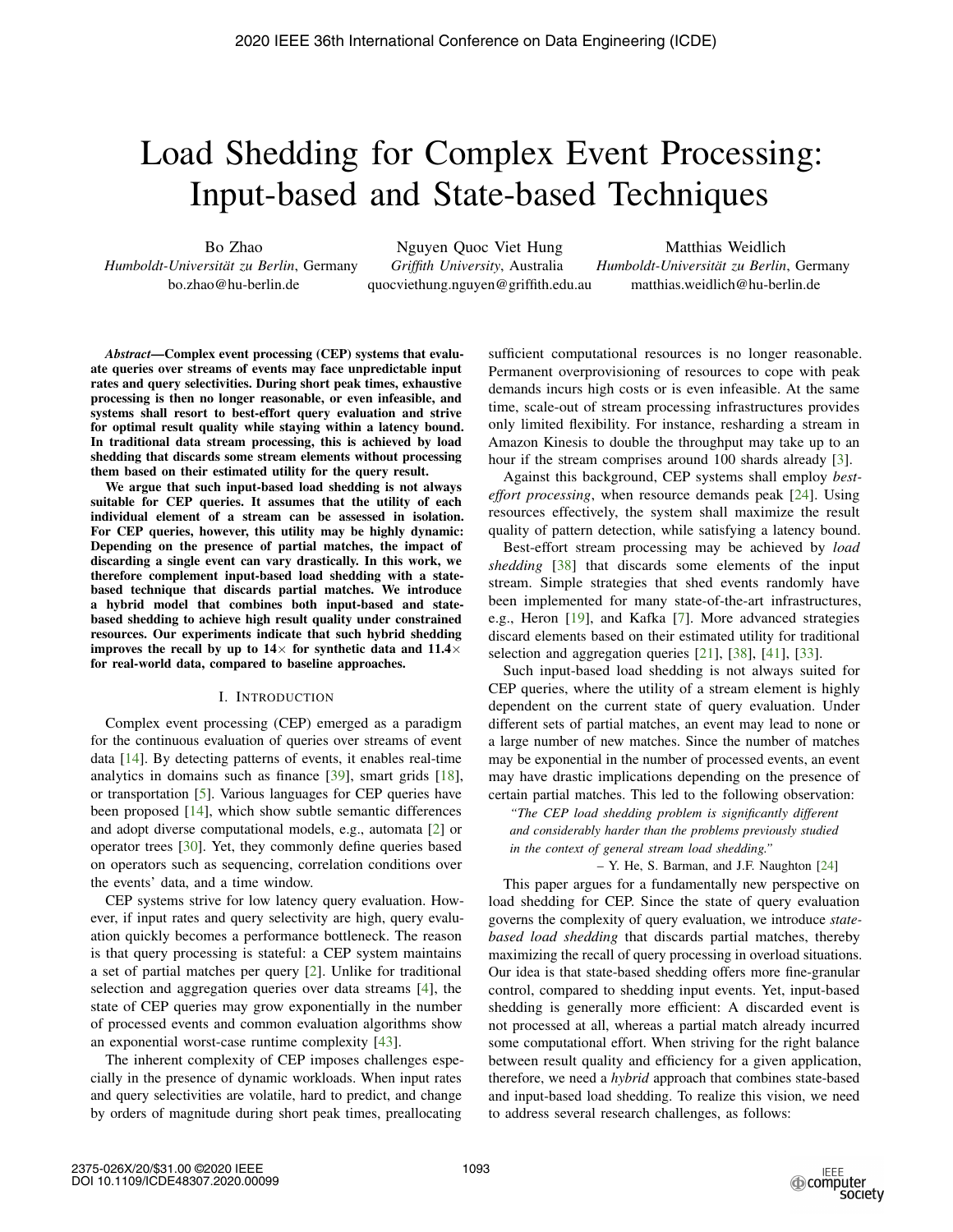- 1) The utility of a partial match shall be determined for shedding decisions. This assessment needs to take into account that a partial match may lead to an exponential number of matches, in the number of processed events.
- 2) State-based and input-based load shedding shall be balanced, which requires establishing a relation between the utilities of input events and partial matches. This is difficult, as a single event may be incorporated in a large number of partial matches, or none at all.
- 3) Utility assessment and balancing of shedding strategies shall be done efficiently. In overload situations, it is infeasible to run complex forecasting procedures for ranking matches and balancing shedding strategies.

In the light of the above research challenges, this paper makes the following contributions:

- We present *hybrid load shedding* for CEP. It combines input-based load shedding with a fundamentally new approach to shed the state of query processing.
- We propose a *cost model* for hybrid load shedding. It quantifies the utility of partial matches, which is directly linked to the utility of input events.
- Based on this cost model, we develop *efficient decision procedures* for hybrid load shedding. We show how the setting can be formulated as a knapsack problem and how shedding strategies are based on its solution.
- We discuss *implementation considerations* for hybrid load shedding considering the cost model granularity, its estimation and adaptation, and approximation schemes.

We evaluated our approach using synthetic as well as real-world datasets. In comparison to other shedding strategies, given a latency bound, our hybrid approach improves the result quality up to  $14\times$  for synthetic data and  $11.4\times$  for real-world data.

In the remainder,  $\S$ II outlines the challenges of load shedding in CEP. In §III, we formalize the load shedding problem for CEP, while the foundations of our approach are detailed in  $\S$ IV. Practical considerations are discussed in  $\S$ V. Evaluation results are given in §VI. We close with a discussion of related work  $(\S$ VII) and conclusions  $(\S$ VIII).

## II. BACKGROUND

# *A. Properties of CEP Applications*

For a CEP application, an important stream characteristic is *steadiness* of the input rate and the distributions of the events' payload data and, hence, query selectivity. If the rate and distributions are volatile, the size of the state of a CEP system may fluctuate drastically, which is further amplified by the potential exponential growth of partial matches.

Moreover, applications differ in the required guarantees for the *latency* and *quality* of pattern detection. While CEP systems strive for low-latency processing, the precise requirements are application-specific. How the usefulness of query matches deteriorate over time varies greatly, and matches may become completely irrelevant after a certain latency threshold. Yet, depending on the application, it may be acceptable to miss a few matches if the latency for the detected matches is much lower. We illustrate the above properties with example applications:

*Urban transportation.* Operational management may exploit movements of buses and shared cars or bikes, as well as travel requests and bookings by users [5]. Yet, the resulting streams are unsteady, as, e.g., a large public happening leads to spikes in event rates and query selectivities (many ride requests to a single location). Also, the utility of pattern detection deteriorates quickly over time, whereas the result quality may be compromised for some queries. For instance, queries to correlate requests and offers for shared rides must be processed with sub-second latency to achieve a smooth user experience. Yet, in overload situations, detecting some matches quickly is more profitable than detecting all matches too late or investing into resource overprovisioning.

*Example 1:* Consider *citibike*, a bike sharing provider that published trip data of 146k members [11]. Bikes are rented through a smartphone app, where users search bikes at nearby stations, start a ride, and finish trips, again at a station. Since bikes quickly accumulate in certain areas, the operator moves around 6k bikes per day among stations. Hence, the detection of 'hot paths' of trips promises to improve operational efficiency.

| PATTERN SEO (BikeTrip+ a[], BikeTrip b)                        |
|----------------------------------------------------------------|
| WHERE $a[i+1]$ .bike= $a[i]$ .bike AND b.end $\in \{7, 8, 9\}$ |
| AND a[last].bike=b.bike AND a[i+1].start=a[i].end              |
| WITHIN 1h                                                      |

Listing 1: Query to detect 'hot paths' of stations.

Listing 1 shows a CEP query to detect such 'hot paths', using the SASE language [2]: Within an hour, a bike is used in several subsequent trips, ending at particular stations. Here, the Kleene closure operator detects arbitrary lengths of paths. Evaluating the query over the citibike dataset [11] reveals a drastic spike in the number of partial matches maintained by the CEP system, see Fig. 1. While higher resource demands may eventually be addressed by scaling out the system, load shedding helps to keep the system operational in peak situations.

*Fraud detection.* To detect fraud in financial transactions, CEP queries identify suspicious patterns (e.g., a card is suddenly used at various locations). The event streams vary in their input rates and query selectivities, e.g., due to data breaches being exploited. While such variations can hardly be anticipated, there are tight latency bounds for processing: In around 25ms, a credit card transaction needs to be cleared or flagged as fraud [17]. Also, payment models of companies such as Fraugster [20] that penalise false positives make it impossible to simply deny all transactions in sudden overload situations. Hence, a CEP system shall resort to best-effort processing, detecting as many fraudulent transactions as possible within the latency bound.



Figure 1: Number of partial matches over time, when evaluating the CEP query given in Listing 1.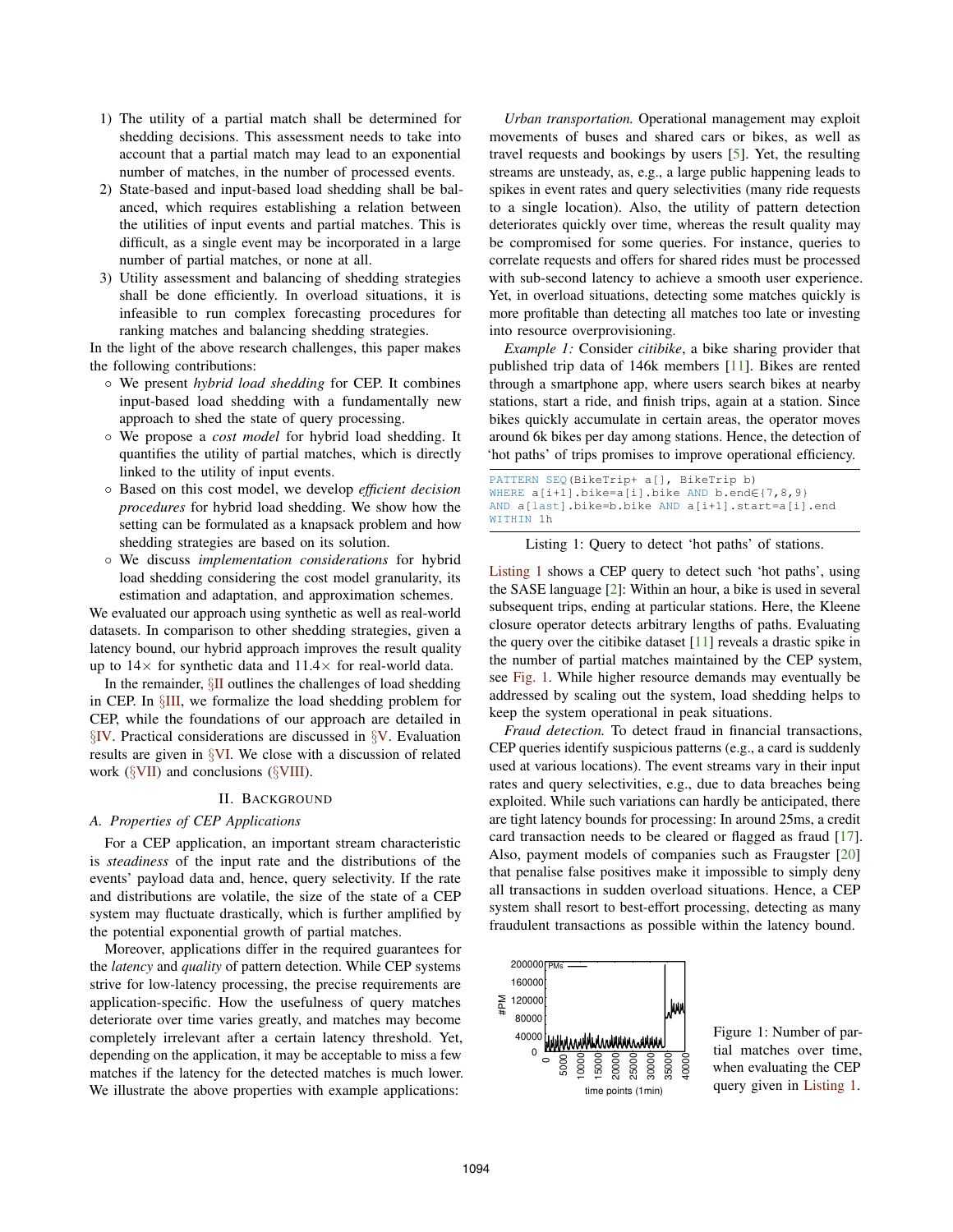## *B. Load Shedding for Data Streams*

Load shedding has received attention in the broad field of stream processing. Random shedding strategies have been implemented in current streaming systems, such as Heron [19], and Kafka [7], while shedding may also be guided by queueing latencies [36], concept drift detection [26], and the expected quality of service [33]. Turning to techniques that incorporate the semantics of operators, various strategies have been presented for relational data stream processing. Aurora [1] and Borealis [8] include load shedding functionality, which discards tuples based on their contribution to the query result, measured by a notion of utility [38]. Similar approaches have been presented for relational range queries [21] and XML path queries [41]. Concept-driven [26] monitors the evolution of statistic of queries and streams, and their drift per time window, to determine the utility of input tuples. These approaches require a precise utility estimation per input tuple, whereas for CEP queries, this utility depends on the processing state.

For joins of data streams, which are also stateful operators, load shedding may be based on arrival rates and temporal correlations [25], [22], or value distributions of attributes [23]. Moreover, shedding based on concept-driven detection also enable tuning of a sampling rate per stream [26]. Still, all these approaches define cost models solely on the input stream.

The aforementioned techniques are not applicable for CEP, though [24], as we discuss based on the questions of *when to shed* (Q1); *what to shed* (Q2); and *how much to shed* (Q3).

Existing techniques answer Q1 by relating input rates of streams to processing rates of operators, see [38], [21]. This is infeasible for CEP [24], due to the high volatility of query selectivity and, therefore, processing rates of a system.

Q2 is commonly approached based on the selectivity of relational operators and its changes over time [38], [41], [26]. These approaches exploit, though, that the impact of shedding can be determined rather accurately per stream element. For CEP queries, this is not the case as the utility is state-dependent.

The decision about the amount of data to shed, Q3, is typically governed by the difference of input rates and processing rates [38], [21], [41], [33]. Again, large fluctuations in query selectivity render such an approach unsuitable for CEP systems.

## III. LOAD SHEDDING IN CEP

#### *A. Event Stream and Query Model*

An event is an instantaneous, unique, and atomic *occurrence of interest* at a point in time. We adopt a tuple-based event model, similar to traditional data stream processing [4]. An event schema is a finite sequence of attributes  $A =$  $\langle A_1, \ldots, A_n \rangle$ , each being of a primitive data type. An instance of A is an event  $e = \langle a_1, \ldots, a_n \rangle$  with  $a_i$  being the value of attribute  $A_i$ . An event e is assigned a timestamp e.t from a discrete, totally-ordered domain, here defined as N.

A stream  $S = \langle e_1, e_2, \ldots \rangle$  is an infinite sequence of events. It is ordered by timestamps, i.e., for any two events  $e_i$  and  $e_j$ of the stream,  $i < j$  implies that  $e_i.t \leq e_j.t$ . The finite prefix of stream S up to index k is defined as  $S(.k) = \langle e_1, \ldots, e_k \rangle$ .



**σ**<sub>1</sub>: **x**.type=BikeTrip **σ**<sub>2</sub>: **σ**<sub>1</sub> $\Lambda$ x.bike=q<sub>1</sub>.bike  $\Lambda$ x.start=q<sub>1</sub>.end $\Lambda$ x.time<q<sub>1</sub>.time+1h<br>**σ**<sub>3</sub>: **σ**<sub>1</sub> $\Lambda$ x.end ∈ {7,8,9} **σ**<sub>4</sub>; T<sub>1</sub>,bike=T<sub>4</sub>,bike  $\Lambda$  T<sub>4</sub>.end=T<sub>4</sub>,start  $\Lambda$  T<sub>4</sub>,time<T<sub>1</sub>,time+1h  $\sigma_4$ :  $T_1$ .bike=T<sub>4</sub>.bike  $\wedge$  T<sub>3</sub>.end=T<sub>4</sub>.start  $\wedge$  T<sub>4</sub>.time<T<sub>1</sub>.time+1h

Figure 2: Illustration of computational models.

Common operators of CEP queries include conjunction, sequencing, and Kleene closure [14]. Event selection is further controlled by correlation conditions over the events' payload data and a time window. Most systems adopt similar query languages, but differ in the applied computational models.

For the query of Listing 1, Fig. 2 shows the automata-based model of SASE+ [2] and the tree-based model of ZStream [30]. In the automaton, state transitions are guarded by the query predicates, which correlate the current input event (denoted by  $x$ ) with events that are part of partial matches (denoted by the state identifier). For instance,  $x.bike=q_1.bike$  in predicate  $\sigma_2$  means that the current event's bike ID shall be equal to the bike IDs of events of partial matches in state  $q_1$ .

In the tree-based model, events are inserted into a hierarchy of input buffers that are guarded by a predicate. Query evaluation proceeds from the leaves to the root, filling operator buffers with event sequences derived from the child buffers.

We largely abstract from the specifics of query languages and computational models. By Q, we denote a query with  $\tau_Q$  being its time window. Given a stream  $S = \langle e_1, e_2, \ldots \rangle$ , evaluating Q over S creates complete matches, each being a finite sequence of events  $\langle e'_1, \ldots, e'_m \rangle$  of S that preserves the stream order (for  $e'_i = e_k$  and  $e'_i = e_l$  it holds that  $i < j$  implies  $k < l$ ) and satisfies the time window  $(e'_m.t - e'_1.t \leq \tau_Q)$ .

A CEP system evaluates a query  $Q$  over a stream  $S$  and emits complete matches as soon as they materialize. Query evaluation is incremental and stateful: A stream is processed event by event and a set of partial matches is maintained. These partial matches are sequences of events of  $S$  that preserve the stream order and satisfy the query time window. They correspond to partial runs of an automaton or sequences in the buffers at non-root nodes in a tree. As the automaton may be nondeterministic or a tree operator may enumerate all subsequences of a sequence of events, the number of partial matches may be exponential in the size of the processed stream prefix.

Let  $S(.k)$  be a prefix of stream S. We write  $P(k)$  =  $\{\langle e_1, \ldots, e_n \rangle, \ldots, \langle e'_1, \ldots, e'_m \rangle\}$ , for the set of partial matches in the CEP system after evaluating query  $Q$  over  $S(.k)$ . Processing of the next stream event,  $S(k + 1)$ , by the CEP system corresponds to a function  $f_Q$  of the following signature:

$$
f_Q(S(k+1), P(k)) \mapsto P(k+1), C(k+1)
$$
 (1)

The system maps the event  $S(k + 1)$  and the current partial matches  $P(k)$  to a new sets of partial matches  $P(k + 1)$  and complete matches  $C(k + 1)$ . Query evaluation then yields a stream of sets of complete matches  $R = \langle C(1), C(2), \ldots \rangle$ . Ordering the complete matches per set and constructing a single event per match,  $R$  is transformed into a stream again.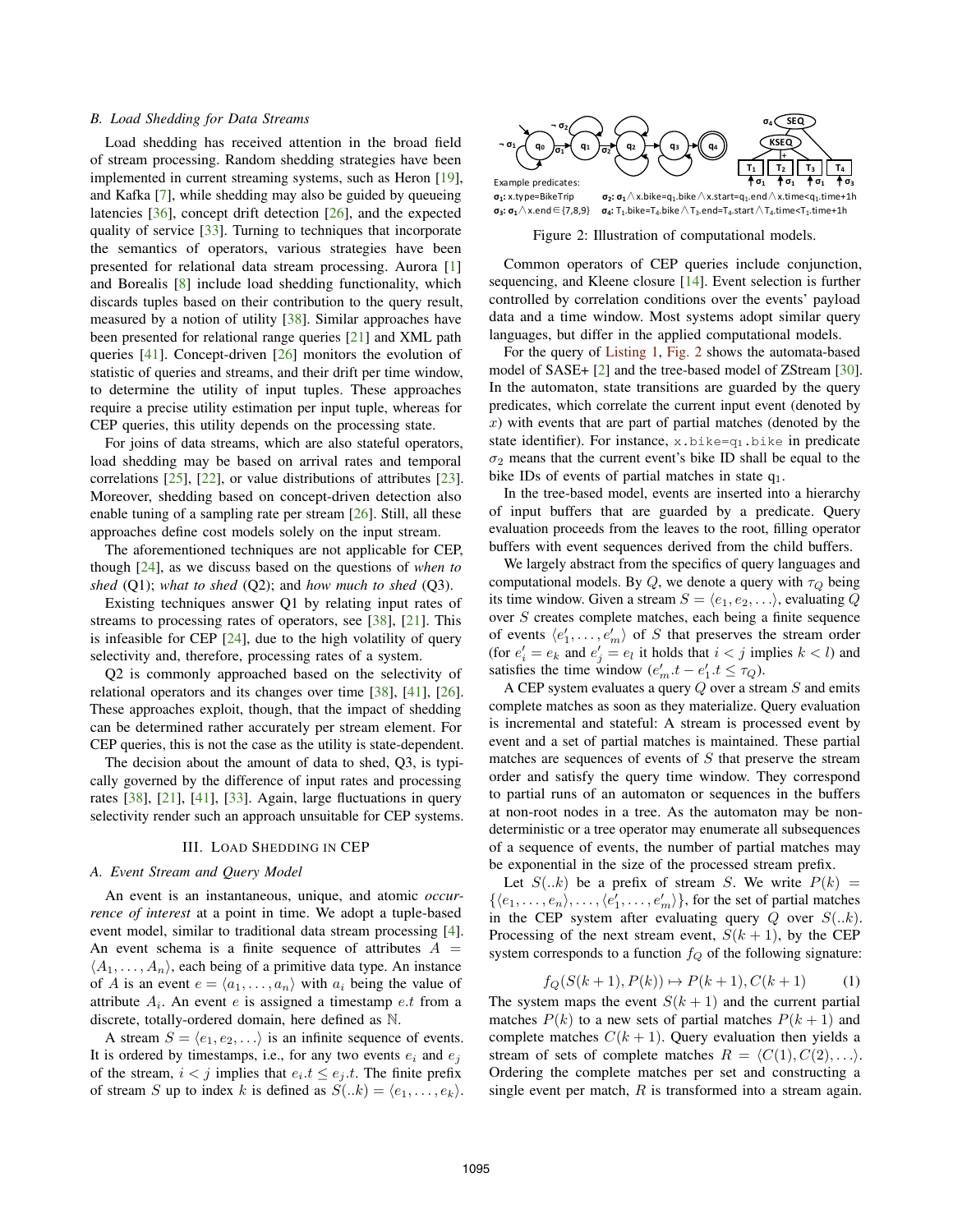Table I: Overview of notations.

| Notation                               | Explanation                                            |
|----------------------------------------|--------------------------------------------------------|
| $e = \langle a_1, \ldots, a_n \rangle$ | Event                                                  |
| e.t                                    | Event timestamp                                        |
| $S = \langle e_1, e_2, \ldots \rangle$ | Event stream                                           |
| S( k)                                  | Event stream prefix at up to the $k$ -th input event   |
| P(k)                                   | Partial matches up to the $k$ -th input event          |
| C(k)                                   | Complete matches up to the $k$ -th input event         |
| R.                                     | Output stream of complete matches                      |
| $\mu(k)$                               | Query evaluation latency after the $k$ -th input event |
| $\theta$                               | Latency bound                                          |
| $\rho_I$                               | Input-based shedding function                          |
| $\rho_S$                               | State-based shedding function                          |

In the remainder, we focus on queries that are *monotonic*, in the stream and the partial matches. Let  $P(k)$  and  $P(l)$  be the set of partial matches after evaluating query Q over stream prefix  $S(.k)$  and  $S(.l)$ ,  $k < l$ . A query is monotonic in the stream, if the partial matches  $P(k')$  obtained when evaluating Q over an order preserving projection  $S'(k)$  derived by removing some events of  $S(.k)$  is a subset of the original ones,  $P(k') \subseteq P(k)$ . A query is monotonic in the partial matches, if the complete matches  $C'(l)$  obtained when evaluating Q over  $S(.l)$  using only a subset  $P'(k) \subseteq P(k)$  of the partial matches yields a subset of the original complete matches,  $C'(l) \subseteq C(l)$ . Put differently, for a monotonic query, the removal of input events may only reduce the set of partial matches and the removal of partial matches may only reduce the set of complete matches.

CEP queries that include conjunction, sequencing, Kleene closure, correlation conditions, and time windows are monotonic under an exhaustive event selection policy (e.g., *skip-tillany-match* [2]). The same holds true for common aggregations, such as a query assessing whether the average of attribute values of a sequence of events is larger than a threshold. Intuitively, an exhaustive event selection policy leads to all possible combinations of events and, hence, aggregate values being represented by partial matches derived from the original stream. Therefore, removing an input event or a partial match can only lead to missing complete matches, but will never create further partial or complete matches. Counter-examples for monotonicity are queries with more selective policies, e.g., those that require *strict contiguity* [2] of events, and negation operators. Note though that exhaustive policies represent the most challenging scenario from a computational point of view, so that load shedding is particularly important.

Query evaluation incurs a latency—the time between the arrival of the last event of a complete match and the actual detection. In our model, this corresponds to the time needed to evaluate function  $f_Q$ . We denote the latency observed for the complete matches  $C(k)$  by  $\mu(k)$ . In practice, however, latency is assessed for a fixed-size interval, e.g., as a sliding average over 1,000 measurements. To keep the notation concise, we assume that such smoothing is incorporated in  $\mu(k)$ . Table I summarises our notations.

#### *B. The Load Shedding Problem in CEP*

To realize load shedding in a CEP system, we revisit the three questions raised in §II-B: *when* to conduct load shedding (Q1), and *what* (Q2) and *how much* (Q3) data to shed.

The latency of query evaluation,  $\mu(k)$ , is subject to application-specific requirements  $(\S II-A)$ . We thus consider a model in which load shedding is triggered when the latency  $\mu(k)$  exceeds a bound  $\theta$  (Q1). In practice, the effect of load shedding may materialize only with a minor delay, so that the bound  $\theta$  shall be chosen slightly smaller than the bound that renders matches irrelevant in the application domain.

Solutions for the decisions of *what* and *how much* to shed (Q2 and Q3) have to consider the quality of query evaluation. We assess this quality as the loss in complete matches induced by shedding. Let  $R = \langle C(1), \ldots, C(k) \rangle$  be the results (sets of complete matches) obtained when processing a stream prefix  $S(.k)$ , and let  $R' = \langle C'(1), \ldots, C'(k) \rangle$  be the results obtained when processing the same prefix, but with load shedding. For monotonic queries, it holds that  $C'(i) \subseteq C(i)$ ,  $1 \leq i \leq k$ , so that  $\delta(k) = \sum_{1 \le i \le k} |C(i) \setminus C'(i)|$  is the *recall loss*, the total number of complete matches lost due to shedding. Any shedding decision (*what* and *how much*) shall therefore aim at minimizing this loss in recall.

*Problem 1:* The problem of *load shedding in CEP* is to ensure that when evaluating a CEP query for a stream prefix  $S(.k)$ , it holds that  $\mu(k) < \theta$  for  $1 \leq k$  and  $\delta(k)$  is minimal.

## *C. Hybrid Shedding Approach*

To address the load shedding problem, we propose a fundamentally new perspective on how to decide on *what* (Q2) and *how much* (Q3) data to shed. We introduce *hybrid* load shedding that discards both, input events and partial matches.

Taking up our formalization of query evaluation as a function  $f_Q$  that is applied to the next stream event and the current partial matches, i.e.,  $f_Q(S(k+1), P(k))$ , we distinguish *inputbased* shedding and *state-based* shedding, formalised by two functions  $\rho_I$  and  $\rho_S$ :

$$
\rho_I(e) \mapsto \begin{cases} e & \text{and} \quad \rho_S(P) \mapsto P', \text{ s.t. } P' \subseteq P. \end{cases} (2)
$$

That is,  $\rho_I$  filters a single event and potentially discards it (denoted by  $\perp$ ), whereas  $\rho_S$  filters a set of partial matches, potentially discarding a subset of them. Based thereon, processing of a stream event  $S(k + 1)$  is represented in our formal model as the application of the evaluation function  $f_{Q}$  to the results of load shedding, i.e.,  $f_Q(\rho_I (S(k+1)), \rho_S(P(k)))$ . Here, we assume that  $f_Q(\perp, \rho_S(P(k+1))) \mapsto \rho_S(P(k+1)), \emptyset$ , i.e., shedding an input event does not change the maintained partial matches, nor does it generate complete matches.

Fig. 3 links the two shedding strategies to the aforementioned computational models for CEP.



Figure 3: Input-based vs. state-based shedding.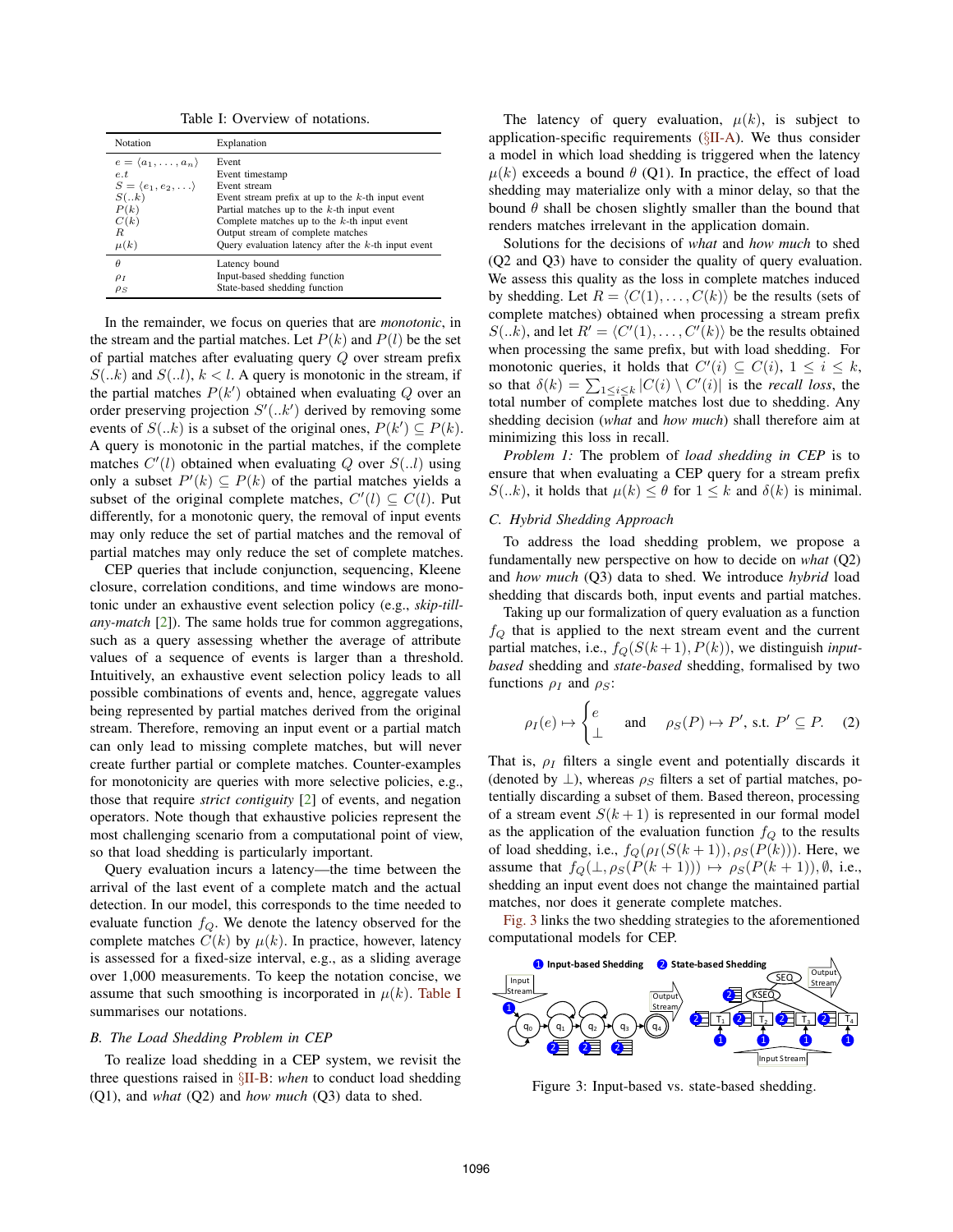## IV. FOUNDATIONS OF HYBRID SHEDDING

The above approach for hybrid load shedding calls for an instantiation of the input-based and state-based shedding functions. This requires determining the amount of data to shed to ensure that the latency bound is satisfied as well as assessing the utility of input events and partial matches to minimize the loss in recall. To this end, we first introduce a cost model.

## *A. Cost Model*

Input-based and state-based techniques for load shedding differ in the granularity with which the recall and computational effort of query evaluation are affected. Input-based shedding offers coarse-granular control, since a discarded event cannot be part of *any* match. It yields comparatively large savings of computational resources (preventing an exponential number of partial matches), while it may also have a large negative impact on the recall of query evaluation (an exponential number of complete matches may be lost). State-based shedding offers relatively fine-granular control, as the events of a discarded match may remain part of other partial matches. Consequently, the induced computational savings and recall loss are also comparatively small.

The above difference in shedding granularity is important to handle different levels of variance in query selectivity. With small variance, the utility of an input event can be assessed precisely and input-based shedding is preferred: It avoids spending *any* computational resources for processing events with low utility. For a query with a large variance in selectivity, however, an assessment of the utility per event is inherently imprecise, so that resorting to state-based shedding promises higher recall at the expense of smaller resource savings.

To reason on the impact of shedding strategies on the quality of query evaluation and the imposed computational effort, we define a cost model. Striving for a fine-granular assessment, this model is grounded in partial matches. However, it later also serves the selection of input events for shedding.

Consider the moment in time after a stream prefix  $S(.k)$ has been processed. At this moment, we assess a partial match along the following dimensions:

Contribution: We assess the *contribution* of a partial match to the query result, i.e., to the construction of complete matches. It is defined by the number of complete matches that are generated by it. With  $C(k + 1), C(k + 2), \ldots$  as the complete matches derived in the future, the contribution of a partial match  $p = \langle e_1, \ldots, e_n \rangle \in P(k)$  is defined as:

$$
\Gamma^{+}(p) = |\{ \langle e'_{1}, ..., e'_{m} \rangle \in C(i) \mid i > k \land \forall 1 \leq j \leq n : e'_{j} = e_{j} \}|. \tag{3}
$$

Consumption: We assess the *consumption* of computational resources induced by a partial match by considering all partial matches that are derived from it. Unlike for the contribution defined above, we capture the resource consumption explicitly instead of abstracting it by the count of derived matches. The rationale behind is that the resource consumption may vary greatly between partial matches. For instance, the number and complexity of predicates that need to be evaluated for a partial match per input event may differ drastically.

We capture the resource cost of a partial match  $p$  by a function  $\Omega(p) \mapsto c$ , where  $c \in \mathbb{N}$ . The exact value may be defined as the number of query predicates to evaluate for  $p$  (to capture runtime costs) or as its length (to capture the memory footprint). With  $P(k + 1)$ ,  $P(k + 2)$ ,... as the sets of partial matches constructed in the future, the consumption of a partial match  $p = \langle e_1, \ldots, e_n \rangle \in P(k)$  is defined as:

$$
\Gamma^{-}(p) = \sum_{\substack{\langle e'_1, \dots, e'_m \rangle \in \bigcup_{i > k} P(i) \\ \forall \ 1 \leq j \leq n : \ e'_j = e_j}} \Omega(\langle e'_1, \dots, e'_m \rangle). \tag{4}
$$

Contribution and consumption are well-defined, since complete and partial matches obey the time window of a query (see §III-A). This limits the number of matches that can be generated by a single partial match. However, the contribution and consumption of a partial match can only be calculated in retrospect. We therefore later discuss how to construct effective estimators for these measures.

#### *B. Shedding Set Selection*

Once the contribution and consumption is known or estimated for partial matches, load shedding based on the following idea. The severity of the violation of the latency bound for query evaluation shall govern the severity of load shedding: The more the bound is violated, the higher the relative share of data that is shed. Specifically, we consider the extent of latency violation as a lower bound for the extent of resource consumption that shall be saved by discarding partial matches.

Consider the situation that shedding has been triggered after a stream prefix  $S(.k)$  had been processed. Then, the relative extent of the latency violation is given as  $(\mu(k) - \theta)/\mu(k)$ . Let  $P(k)$  be the set of current partial matches. For each of them, we assess its relative amount of consumed computational resources among all partial matches:

$$
\Delta^{-}(p, P(k)) = |\Gamma^{-}(p)| / \sum_{p' \in P(k)} |\Gamma^{-}(p')|.
$$
 (5)

Taking the relative extent of latency violation as a lower bound for the relative amount of resource consumption to save, we control the amount of data to shed. That is, we select a subset of partial matches  $D \subseteq P(k)$ , called a *shedding set*, such that:

$$
\sum_{p \in D} \Delta^{-}(p, P(k)) > \frac{\mu(k) - \theta}{\mu(k)}.\tag{6}
$$

While the above formulation provides guidance on the partial matches to consider, shedding shall aim at minimizing the loss in recall of query evaluation (see §III-B). This loss is defined in terms of complete matches missed due to shedding, which links it with our above notion of contribution of a partial match. We therefore assess the relative potential of a partial match  $p \in P(k)$  to avoid any loss in recall:

$$
\Delta^{+}(p, P(k)) = |\Gamma^{+}(p)| / \sum_{p' \in P(k)} |\Gamma^{+}(p')|.
$$
 (7)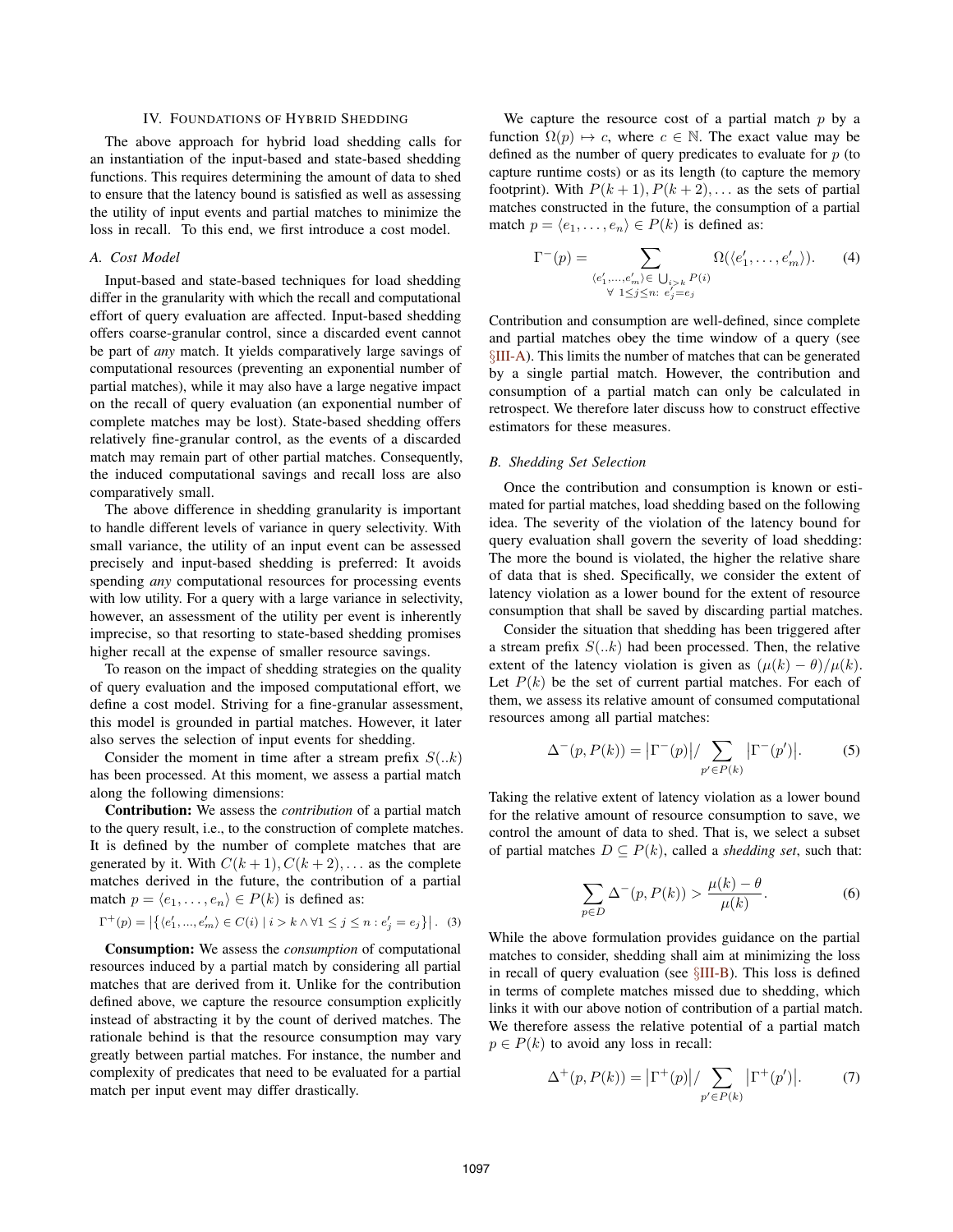Based thereon, we phrase the selection of a shedding set from the set of partial matches as an optimization problem to guide the decisions on what and how much data to shed:

select 
$$
D \subseteq P(k)
$$
 that minimizes  $\sum_{p \in D} \Delta^+(p, P(k))$   
subject to  $\sum_{p \in D} \Delta^-(p, P(k)) > \frac{\mu(k) - \theta}{\mu(k)}$ . (8)

The above problem is a variation of a knapsack problem [27]. Its capacity is defined by the extent of latency violation, which varies among different moments in which load shedding is triggered. Hence, the problem needs to be solved in an online manner. To avoid the respective overheads, we later show how to obtain an approximated solution.

# *C. Shedding Functions*

When load shedding is triggered, a shedding set is computed as detailed above. It is then used to define different shedding strategies by instantiating the functions  $\rho_I$  and  $\rho_S$  introduced in §III-C for input-based and state-based shedding.

State-based shedding is achieved by not discarding input events and removing all partial matches of the shedding set from the CEP system. Then,  $\rho_I$  is the identity function, while  $\rho_S$  is defined as  $\rho_S(P(k)) \mapsto P(k) \setminus D$ . For practical considerations, state-based shedding may not be triggered again immediately, i.e., by the latency  $\mu(k+1)$  being above the threshold, but only after some delay  $j \in \mathbb{N}$ , i.e., by  $\mu(k+j)$  the earliest. The intuition is that the effects of shedding first need to materialize, before it is assessed whether further shedding is needed.

Input-based shedding is achieved by not discarding partial matches ( $\rho_S$  is the identity function), but deriving the filter  $\rho_I$  for input events from the partial matches in the shedding set. Intuitively, the partial matches that are most suitable for load shedding are exploited to derive the conditions based on which input events shall be discarded. Recall that events have a schema,  $A = \langle A_1, \ldots, A_n \rangle$ , so that each event is an instance  $e = \langle a_1, \ldots, a_n \rangle$  of this schema (see  $\S$ III-A). Given the set of events that are part of matches in the shedding set, defined as  $E_D = \{e \mid \exists \langle e'_1, \dots, e'_m \rangle \in D, 1 \leq i \leq m : e'_i = e\}$ , the input-based shedding function is defined as:

$$
\rho_I(e) \mapsto \begin{cases} e & \text{if } e \notin E_D, \\ \perp & \text{otherwise.} \end{cases} \tag{9}
$$

Input-based shedding by  $\rho_I$  applies to the single input event  $S(k + 1)$  that is to be handled next, after processing the prefix  $S(..k)$ . Hence, unlike for state-based shedding, to have any effect, input-based shedding needs to be applied for a certain interval. The length of this interval is determined by the latencies  $\mu(k+1), \mu(k+2), \ldots$  observed after load shedding was triggered. Once the latency bound is satisfied,  $\mu(k+j) \leq \theta$ for some  $j \in \mathbb{N}$ , input-based shedding is stopped.

Hybrid shedding combines the two above strategies. The shedding set D is used to define function  $\rho_S$  to remove partial matches and also serves as the basis for function  $\rho_I$  for inputbased shedding. Again, the latter function is applied for some interval based on the observed latencies.

A major advantage of hybrid shedding is that it does *not* require explicit balancing of input-based and state-based shedding, e.g., by a fixed weighting scheme. Since both strategies are grounded in the same cost model, balancing is achieved directly by the unified assessment of the consumption and contribution of partial matches and, thus, input events.

## V. IMPLEMENTING HYBRID SHEDDING

This section reviews aspects to consider when implementing our model for hybrid load shedding.

## *A. Granularity of the Cost Model*

Our cost model for partial matches  $(\S$ IV-A) is very finegranular to enable precise shedding decisions. Yet, considering *each* partial match at *any* point in time leads to large computational overhead: The selection of shedding sets (§IV-B) is then based on a knapsack problem with many items, while inputbased shedding  $(\S$ IV-C) becomes costly, due to a potentially complex derivation of input events. We therefore tune the granularity of the cost model through temporal and data abstractions, striving for a balance between the precision of the cost estimation and the computational overhead.

Temporal abstractions: Even though contribution and consumption of matches may change when a single event is processed, there are typically only a few important change points over the lifespan of a partial match. Since exact measurements are not needed for shedding decisions, we employ the temporal abstraction of time slices. The query window, which determines the maximal time-to-live of a partial match, is split into a fixed number of intervals. The cost model is then instantiated per time slice, rather than per time point.

Data abstractions: Partial matches that overlap in their events or the events' attribute values are likely to show similar contribution and consumption values. We therefore lift the cost model to *classes* of partial matches, where each class is characterized by a predicate over the attribute values of the respective events. For instance, in Example 1, partial matches for which the last event denotes a trip ending at stations 3-6 may have similar consumption and contribution values. Assessing costs per class, shedding sets (§IV-B) and shedding functions (§IV-C) are also realized per class. If a class is part of the shedding set, e.g., the function for input-based shedding uses the predicate of the class to decide whether to discard an event.

#### *B. Estimating the Cost Model*

To take shedding decisions based on our model, we need to estimate the contribution and consumption of partial matches.

Offline estimation: We evaluate a query over historic data and record partial and complete matches to derive the contribution and consumption of each match. For each partial match, its contribution value is computed by checking how many times its payload was incorporated among complete matches, in the relevant slice of a time window. Its consumption value is computed similarly, by checking against both partial and complete matches.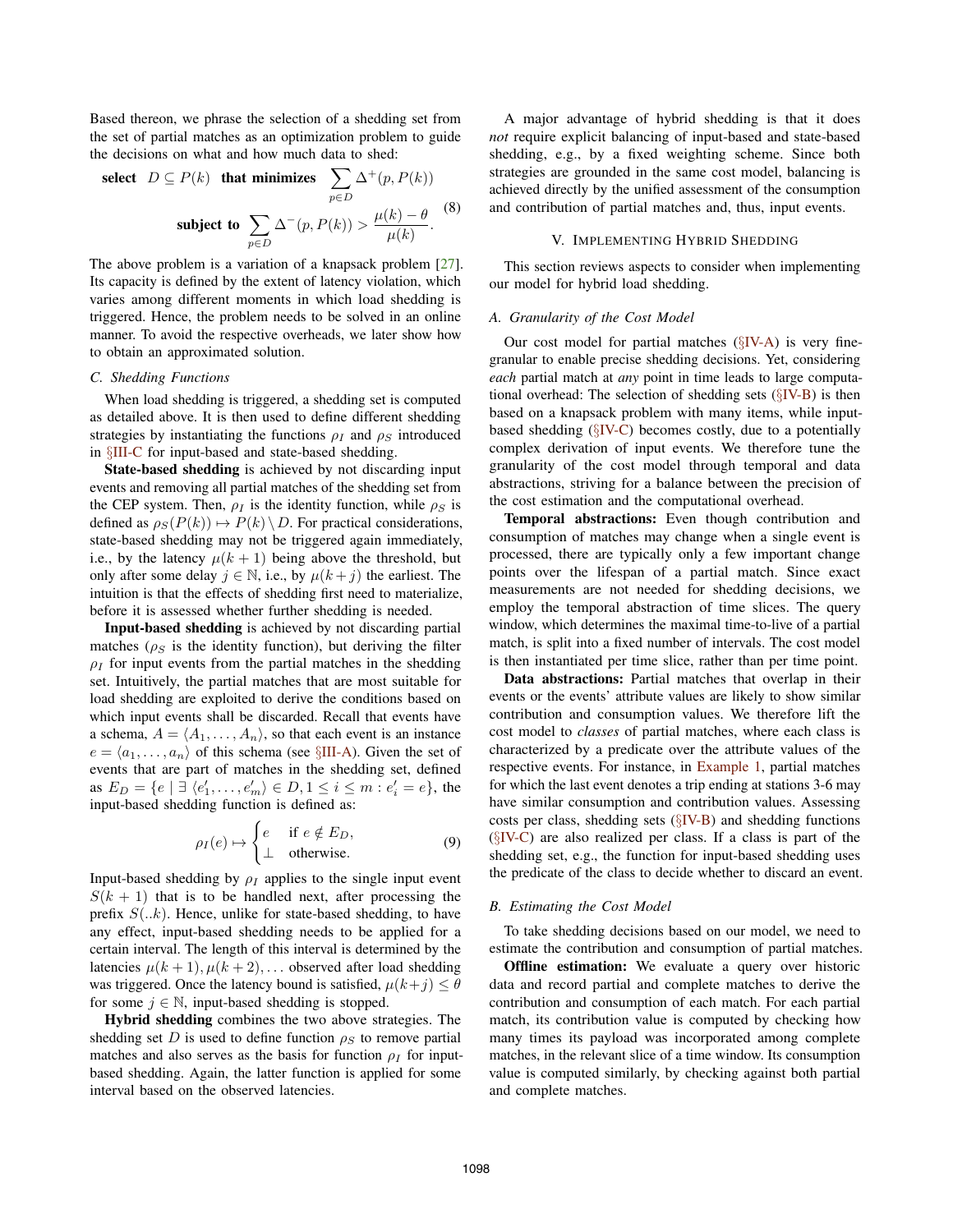For each state of the evaluation model (defined by an NFAstate or a buffer in an operator tree), the partial matches are then clustered based on their contribution and consumption values per time slice. Here, clustering algorithms that work with a fixed number of clusters (e.g., K-means) enable direct control of the granularity of the employed data abstraction: Each cluster induces one class for the definition of the cost model. We employ the *gap statistic* technique [40] to estimate an optimal number of clusters. The contribution and consumption per class are computed as the 90<sup>th</sup> percentiles of the values among the partial matches in the cluster. We keep a data structure that maps the cluster labels to these values.

To use the class estimates in online processing, we need an efficient mechanism to classify a partial match immediately after its creation. We therefore train a classifier for the partial matches of the clusters obtained for each of the states of the computational model, i.e., one classifier per state. The classifier uses the attributes of partial matches that appear in the query predicates as predictor variables. The choice of the classification algorithm is of minor importance, assuming that the classifier can be evaluated efficiently. In this paper, we employ balanced decision trees, setting the maximal depths to the number of clusters for the respective state.

**Online adaptation:** An instantiation of the cost model based on online clustering and classification is infeasible. However, the estimates per class and time slice may be monitored and adapted. Initially, we start with the classifiers obtained through offline estimation and the mapping of cluster labels to contribution and consumption values. Once a partial match is generated, it is classified using the classifier of the respective state. As a consequence, partial matches are maintained in different classes. However, the contribution and consumption values may change as more events are processed. Therefore, we monitor updates to these values by streaming counts: We maintain the contribution and consumption per class via a lookup table for each state. Upon the creation of a match, the counts for the class and time slice of the originating partial matches are incremented in the lookup table (consumption values). If the new match is a complete match, the counts for contribution values are also incremented. At the end of each time slice, the new contribution value of a class is calculated as  $\Gamma_{new}^{+} = (1 - w)\Gamma_{old}^{+} + w\Gamma_{incremented}^{+}$ . Here, w is the weight of incremented contribution and large values increase the pace of value updating (we set  $w = 0.5$ ). Consumption values are updated following the same procedure. This way, adaptation is based on sketches for efficient streaming counts [13].

#### *C. Approximated Shedding Sets*

Selecting a shedding set  $(\S$ IV-B) requires solving a knapsack problem, which is NP-hard [27]. We found that for a model with tens of classes, computation of shedding sets using dynamic programming [32] takes a few nanoseconds, which is feasible for online processing in overload situations.

If the number of classes is large, approximations shall be applied. For repeated load shedding, shedding sets may be reused, assuming stable contribution and consumption values

Table II: Details on the generated datasets.

|     | Attribute                                                      | Value Distribution                                                                                                                                                                                                                                                        |
|-----|----------------------------------------------------------------|---------------------------------------------------------------------------------------------------------------------------------------------------------------------------------------------------------------------------------------------------------------------------|
| DSI | Type<br>ID<br>V                                                | $\mathcal{U}(\{A, B, C, D\})$<br>U(1,10)<br>$U(1, 10)$ (or controlled)                                                                                                                                                                                                    |
| DS2 | Type<br><b>ID</b><br>A.x, A.y, B.x, B.y<br>B.v<br>$C_v$<br>D.v | $\mathcal{U}(\{A, B, C, D\})$<br>U(1, 10)<br>$\mathbb{P}(0 < X < 2) = 33\%, \mathbb{P}(2 < X < 4) = 67\%$<br>$\mathbb{P}(X = 2) = 33\%, \mathbb{P}(X = 5) = 67\%$<br>$\mathbb{P}(X=3) = 33\%, \mathbb{P}(X=5) = 67\%$<br>$\mathbb{P}(X=5) = 33\%, \mathbb{P}(X=2) = 67\%$ |

per class and time slice. Also, the knapsack problem may be approximated, see also [10]. A simple greedy strategy is to select classes of partial matches in the order of their contribution and consumption ratios, until the capacity bound is reached.

#### VI. EXPERIMENTAL EVALUATION

Below, we first give details on the setup of our evaluation (§VI-A), before turning to the following evaluation questions:

- What are the overall effectiveness and efficiency (§VI-B)?
- $\circ$  How good is the selection of data to shed ( $\sqrt{\text{V1-C}}$ )?
- How sensitive is the approach to query properties, such as its selectivity, duration, and pattern length  $(\SVI-D)$ ?
- What is the impact of cost model properties (§VI-E)?
- Does the model adapt to changes in the stream (§VI-F)?
- What is the impact of cost model estimation (§VI-G)?
- How are non-monotonic queries handled (§VI-H)?
- How does hybrid load shedding perform for the data of real-world cases (§VI-I and §VI-J)?

## *A. Experimental Setup*

Datasets and queries: For controlled experiments, we generated three datasets as detailed in Table II. Dataset DS1 comprises events with a three-valued, uniformly distributed payload: A categorical type, a numeric ID, and a numeric attribute  $V$ . This dataset enables us to evaluate common queries that test for sequences of events of particular types that are correlated by an ID, whereas further conditions may be defined for attribute  $V$ . To explore the impact of diverse resource costs of matches (see §IV-A), we generated a second dataset, DS2. The events' payload includes numeric attributes for which values are drawn from partially overlapping ranges.

We execute queries Q1, Q2, and Q4 of Listing 2 over dataset DS1, and query Q3 over dataset DS2. The definition of these queries is motivated by the above evaluation questions. Note that Q1-Q3 are monotonic, whereas Q4 is not (see §III-A). The queries will be explained further in the respective subsections.

We further use the real-world dataset of *citibike* [11], see Example 1. For the trip data of October 2018, we test the query of Listing 1 that checks for 'hot paths'. We configure the query to consider paths of at least five stations, i.e., five is the minimal length of the Kleene closure operator in the query.

As a second real-world dataset, we use the Google Cluster-Usage Traces [35]. The dataset contains events that indicate the lifecycle (e.g., submit (Su), schedule (Sc), evict (Ev), and fail (Fa)) of tasks running in the cluster. We use the query in Listing 3, which detects the following pattern: A task is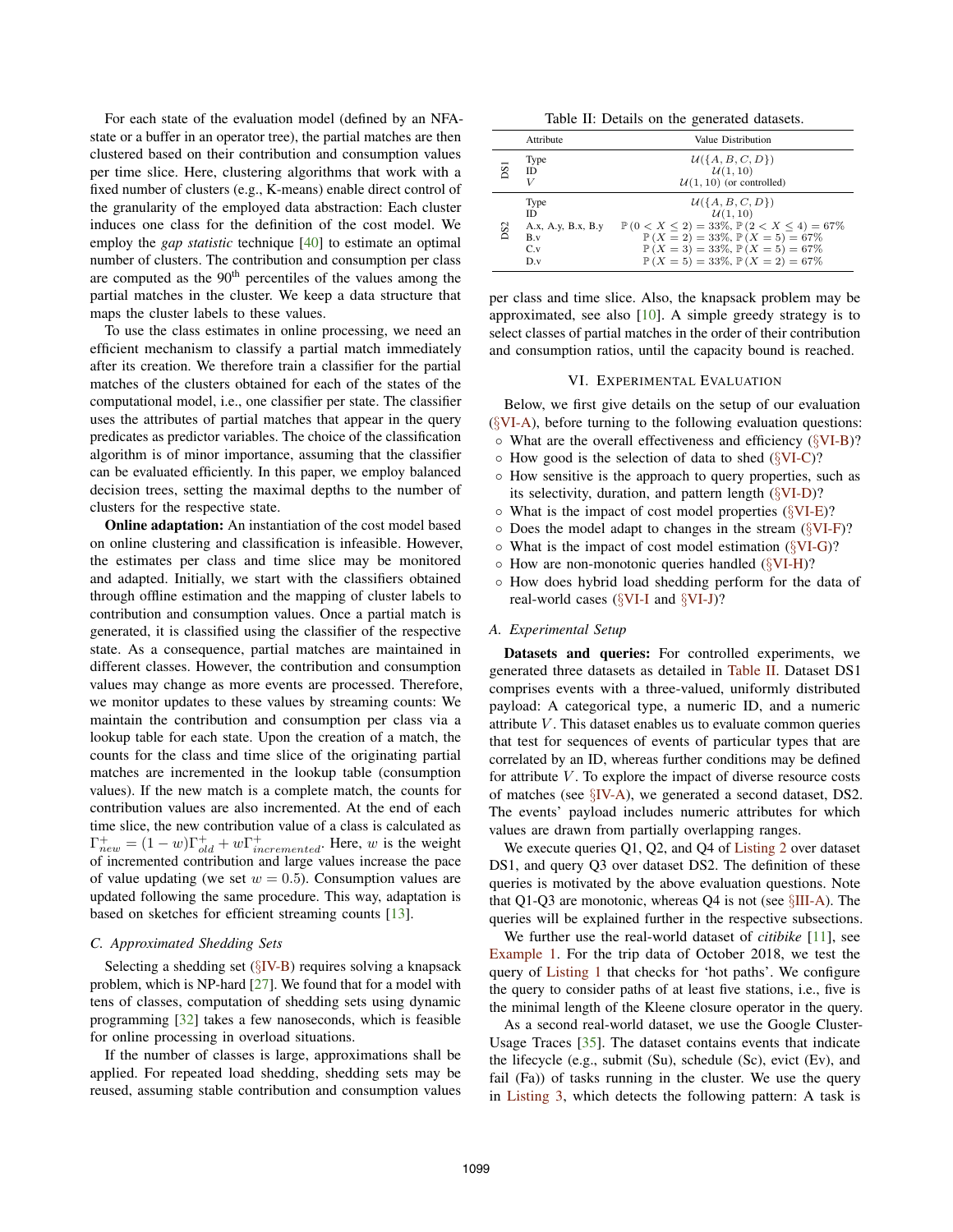submitted, scheduled, and evicted on one machine; later it is rescheduled and evicted on another machine; and finally it is rescheduled on a third machine, but fails execution; within 1h.

Shedding strategies: We compare against several baseline shedding strategies derived from related work:

- *Random input shedding (RI)* discards input events randomly, as implemented, e.g., for Apache Kafka [7].
- *Selectivity-based input shedding (SI)* discards input events by assessing the query selectivity per event type, which corresponds to semantic load shedding as developed for traditional data stream processing with Borealis [8].
- *Random state shedding (RS)* discards partial matches in a purely random manner.
- *Selectivity-based state shedding (SS)* discards partial matches based on the query selectivity for the events in the match, which is inspired by techniques for approximate CEP [29].

For our approach, we test three instantiations of the shedding functions (see §IV-C): *Input-based shedding (HyI)*, *state-based shedding (HyS)*, and *hybrid shedding (Hybrid)*.

We estimate the cost models for 4 time slices and 10 clusters (using K-Means) for each state of queries Q1, Q2, Q4, while 4 clusters per state are derived for query Q3. The number of clusters was used as a maximum depths for the decision tree classifiers learned for each state.

For the citibike scenario, we considered 3 time slices, while the number of clusters in K-Means and the maximal tree depth of the classifiers were set to 15. Turning to the cluster monitoring application, we also relied on 3 time slices. The number of clusters and the maximal tree depth were set to 30.

Measures: We measure the performance of query evaluation under a strict latency bound. In our experiments, this bound is typically defined as a percentage of the latency observed without load shedding. Enforcing the latency bound, we measure the effect of shedding on the result quality and the throughput of the CEP system. Result quality is mostly assessed in terms of recall, i.e., the ratio of complete matches obtained with shedding within the latency bound, and all complete matches, derived without shedding. For monotonic queries, false positives may not occur, so that precision is not compromised. For the non-monotonic query Q4, we also measure precision, though. Throughput is measured in events per second (events/s).

Implementation and environment: We developed an automata-based CEP engine in  $C_{++}$ .<sup>1</sup> Following common practice, we rely on indexes over the attribute values of events for efficient evaluation of query predicates. In the same vein, access to matches in the construction of shedding sets is supported by indexes based on the predicates that define the classes of the cost model. The offline estimation of the cost model was parallelized for different sets of partial matches. To reduce the overhead during online adaptation, we further derived lookup tables from the learned classifiers.

Most experiments ran on a workstation with an i7-4790 CPU, 8GB RAM, with Ubuntu 16.04. Cost model estimation took between 0.75 and 4.5 seconds on this machine, which we

| 01: PATTERN SEO (A a, B b, C c)                                                                                   |
|-------------------------------------------------------------------------------------------------------------------|
|                                                                                                                   |
| WHERE $a.ID=b.ID$ AND $a.ID=c.ID$ AND $a.V+b.V=c.V$                                                               |
| WITHIN 8ms                                                                                                        |
| Q2: PATTERN SEQ(A a, A+ b[], B c, C d)                                                                            |
| WHERE $a.ID=b[i].ID AND a.ID=c.ID AND a.ID=c.ID$                                                                  |
| AND b[i].V=a.V AND a.V+c.V=d.V                                                                                    |
| WITHIN 1ms                                                                                                        |
| 03: PATTERN SEO(A a, B b, C c, D d)                                                                               |
| WHERE a. ID=b. ID AND $a.x \geq \frac{b.v}{2}$ AND $a.x \leq b.v$                                                 |
| AND $a \cdot y \ge \frac{b \cdot y}{2}$ AND $a \cdot y \le b \cdot v$ AND $b \cdot \text{ID} = C \cdot \text{ID}$ |
| AND c.ID=d.ID AND b.v=d.v AND                                                                                     |
| AVG (sqrt $((a.x)^{2}+(a.y)^{2})+sqrt((b.x)^{2}+(b.y)^{2})$ ) < c.v                                               |
| WITHIN 5ms                                                                                                        |
| 04: PATTERN SEO (A a, NEG B b, C c)                                                                               |
| WHERE $a.ID=b.ID AND a.ID=c.ID$                                                                                   |
| WITHIN 1ms                                                                                                        |

Listing 2: Queries for experiments with synthetic data.

PATTERN SEQ(Su a, Sc b, Ev c, Sc d, Ev e, Sc f, Fa g) WHERE [task\_id] AND b.machine=c.machine AND b.machine!=d.machine AND d.machine=e.machine AND d.machine!=f.machine AND f.machine=g.machine WITHIN 1h



consider feasible for offline bootstrapping. The results of §VI-J were obtained on a NUMA node with 4 Intel Xeon E7-4880 CPUs (60 cores) and 1TB RAM, running openSUSE 15.0.

## *B. Overall Effectiveness and Efficiency*

We test the general performance of hybrid load shedding with query Q1 over dataset DS1, drawing attribute  $V$  for events of type C from a uniform distribution  $\mathcal{U}(2, 10)$ . Hence, all events of types  $A$  and  $B$  may be part of complete matches, but partial matches with  $a.V + b.V > 10$  will never lead to a complete match and can thus be discarded without compromising recall.

We test the baseline approaches against our hybrid strategy. Without load shedding, the average latency is  $1,033\mu s$ , so that we consider bounds between  $100\mu s$  and  $900\mu s$ . Fig. 4a shows that hybrid load shedding yields the highest recall. With tighter latency bounds, recall quickly degrades with the baseline strategies, whereas our approach keeps  $100\%$  recall for a  $900\mu s$  $-500\mu s$  latency bound. This highlights that our approach is able to assess the utility of partial matches and input events.

State-based strategies yield generally better recall (finegranular shedding), whereas input-based techniques yield higher throughput (immediate saving of resources), see Fig. 4b. Our hybrid approach is nearly as efficient as the input-based strategies, which is remarkable, given the above recall results.

The reason becomes clear when exploring the ratios of shed events and partial matches, Fig. 4c and Fig. 4d. Up to a bound of  $500\mu s$ , our hybrid strategy discards a steady ratio of input events. The required reduction of latency is achieved by an increasing ratio of shed partial matches, which does not compromise recall (Fig. 4a). Once more input events need to be shed to satisfy the latency bound, the ratio of discarded partial matches flattens. Input-shedding thwarts the generation of partial matches, thereby reducing the shedding pressure.

A repetition of the experiments with the bound being the 95<sup>th</sup> percentile latency confirmed the above trends.

<sup>1</sup>Publicly available at *https://github.com/zbjob/AthenaCEP*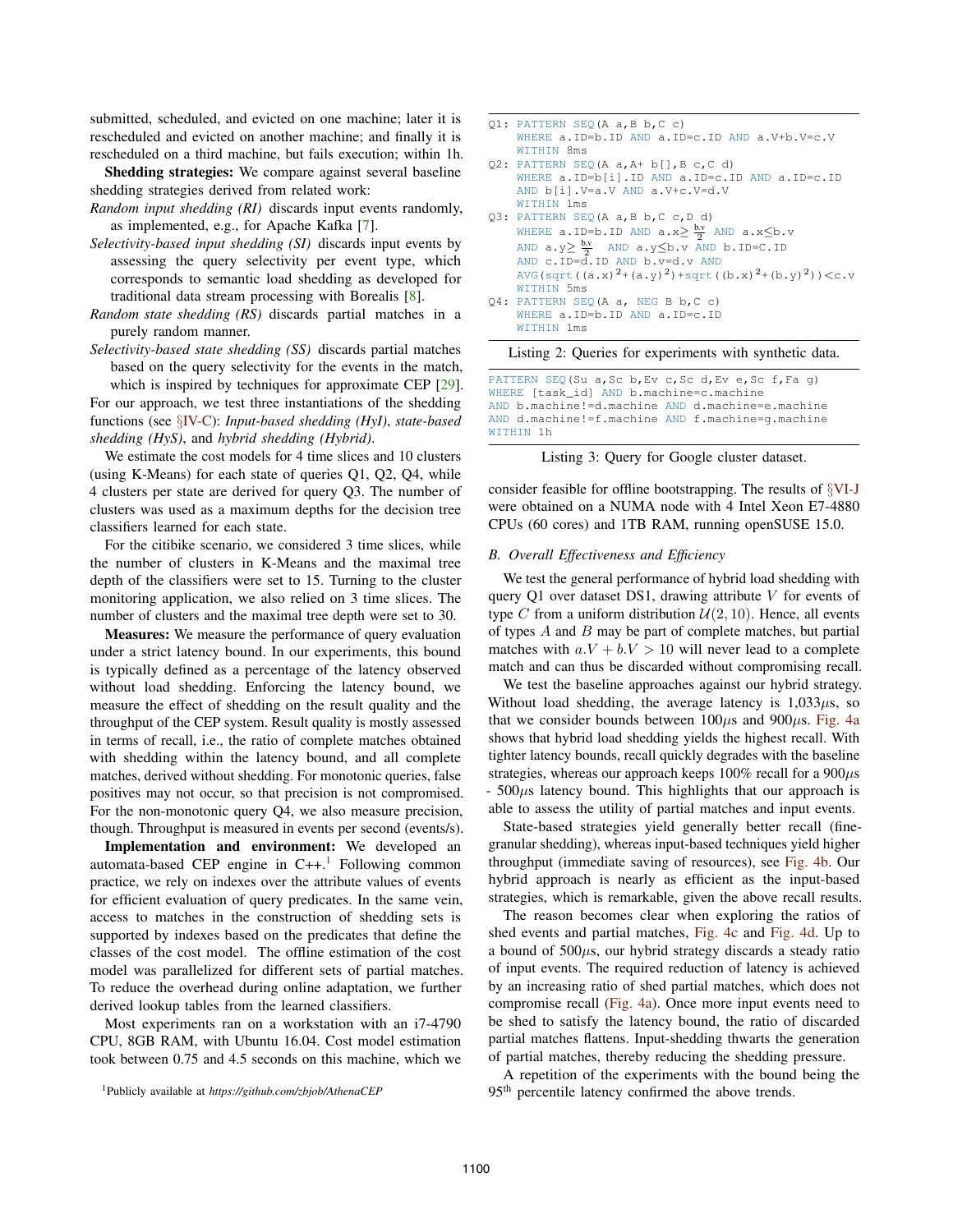

Figure 4: Experiments when varying the bound enforced for the average latency.



Figure 5: Details on workings of hybrid load shedding.

The above results illustrate that state-based shedding, in general, leads to higher recall. However, throughput is increased more through input-based shedding, since it completely avoids to spend effort on the creation of (potentially irrelevant) partial matches. Hybrid load shedding strives for both, high recall and high throughput, by balancing input-based and state-based shedding. Fig. 5a shows that there is a turning point at the aforementioned latency bound of  $500\mu s$ , at which the number of shed partial matches decreases and the number of shed input events increases. This behaviour is explained as follows. For tighter bounds, the filter function for input-based shedding  $(\S$ IV-C) derived from the shedding set  $(\S$ IV-B) contains more heterogeneous partial matches (i.e., from a larger number of classes and time slices), which increases selectivity of the filter function, while filtering is also applied for longer intervals (until the latency drops below the threshold). Since more input events are filtered, less partial matches are created in the first place, so that the absolute number of shed partial matches also decreases. The result is mirrored for the 95<sup>th</sup> percentile latency in Fig. 5b, with a turning point at a bound of  $700\mu s$ .

### *C. Selection of Data to Shed*

For dataset DS1 and query Q1, we assess how well input events or partial matches that do not incur a loss in recall are selected. Fixing the ratio of shed events and matches, Fig. 6a and Fig. 6b show that input-based shedding using our cost model (HyI) yields better recall with slightly worse throughput compared to random (RI) and selectivity-based (SI) input shedding. Hence, our cost model enables a precise assessment of the utility of matches and, thus, events to shed.

Fig. 6c shows the recall for state-based strategies. Our approach (HyS) shows better recall than random (RS) or selectivity-based strategies (SS). When discarding 50% of the partial matches, our approach keeps 100% recall, whereas the

baseline strategies drop to 30%. Interestingly, at that point, all approaches show similar throughput (Fig. 6d). With high shedding ratios, the baselines achieve higher throughput. Yet, this is of little practical value, given the very low recall.

## *D. Sensitivity to Query Properties*

Variance of query selectivity: To test the impact of the variance of query selectivity (Q1 over DS1), we change the distribution of attribute V for C events in [2, x] with  $x \in [2, 10]$ . This way, we control the overlap of the distributions for  $A$  and B events that lead to complete matches. With a 50% bound on the 95<sup>th</sup> percentile latency, Fig. 7a shows that, as expected, the recall is not affected and hybrid shedding leads to the best results. Fig. 7b, in turn, shows a major impact on throughput. If selectivity shows low variance  $(x = 2)$ , our hybrid approach is able to precisely assess the utility of input events and discard irrelevant ones. Hence, the throughput is  $120 \times$  higher than the baseline approaches. For high variance, our approach resorts to the more fine-granular level of partial matches, so that the throughput resembles the one of the baseline strategies.

Time window size: Under a steady input rate, the size of a query time window affects the growth of partial matches. We evaluate this effect by varying the window of query Q1 over dataset DS1 from 1ms to 16ms, with a 50% bound on the 95<sup>th</sup> percentile latency. Fig. 8a shows that our strategy consistently yields the highest recall, while with increasing window size, recall improves for all approaches. This may be attributed to a more precise cost model. Since the number of time slices  $(\S{V-A})$  is kept constant, larger windows mean that more partial and complete matches are used for the estimation. According to Fig. 8b, input-based baseline strategies achieve the best throughput. Our hybrid approach has comparable performance to the state-based strategies. With increasing window size, the differences become marginal due to the exponential growth of the number of partial matches and their increased lifespan.

Pattern length: Using query Q2 over dataset DS1 and a bound for the  $95<sup>th</sup>$  percentile latency (50%), we vary the limit of the Kleene closure operator to obtain patterns of length four to eight. As shown in Fig. 9a and Fig. 9b, recall remains stable with increasing pattern length, whereas throughput decreases drastically. Interestingly, our approach shows a less severe reduction than the other strategies. Hence, complex queries may particularly benefit from our approach.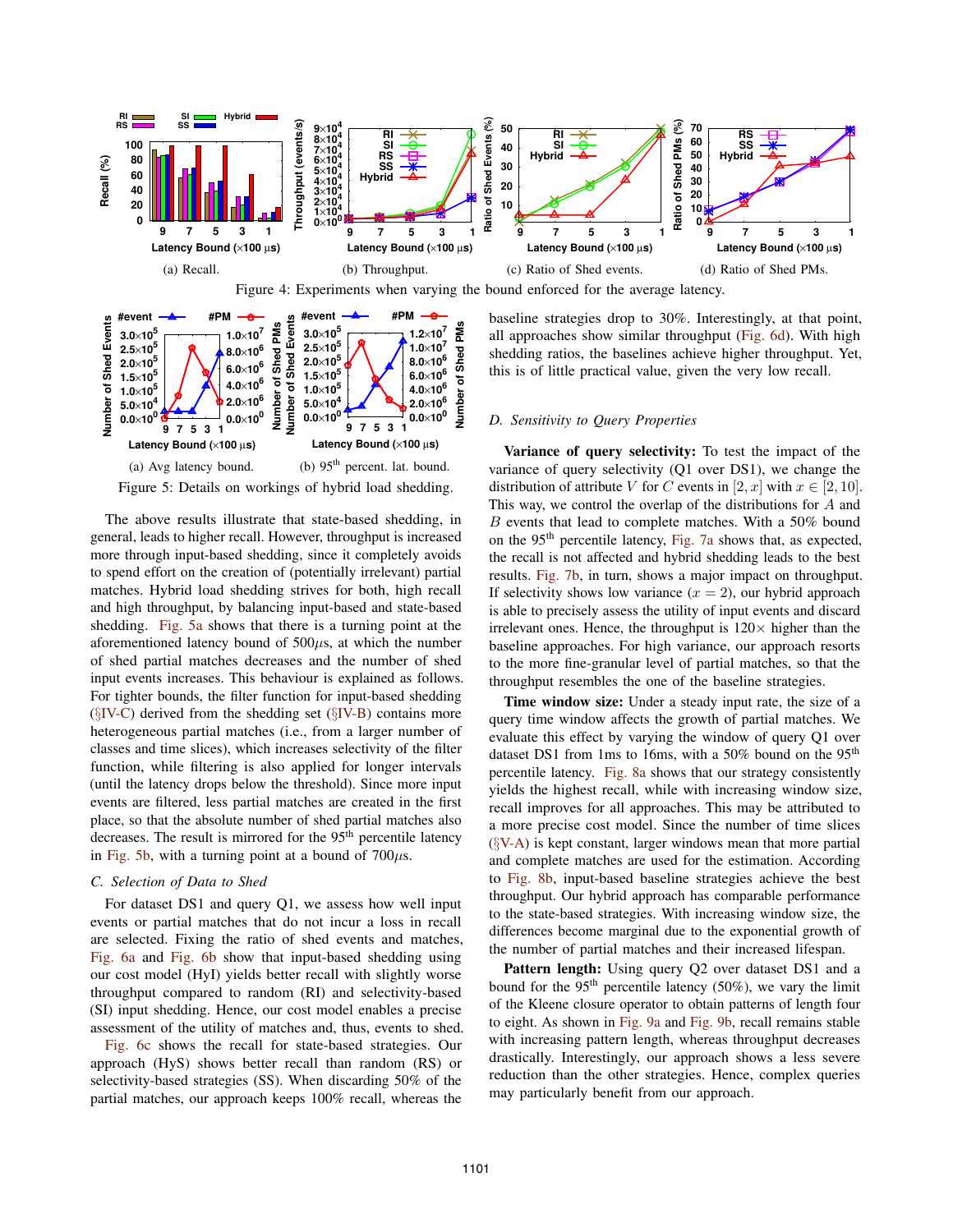

## *E. Impact of Cost Model Properties*

Temporal granularity: We evaluate query Q1 (time window 2ms) over dataset DS1 with a  $20\%$  bound on the 95<sup>th</sup> percentile latency, varying the number of time slices. Fig. 10a depicts the obtained recall, where our hybrid approach is annotated with the number of time slices (TS). While our approach outperforms all baseline strategies, we see evidence for the benefit of using time slices: The highest recall is obtained with  $\geq$ 4 slices. Increasing the number of time slices decreases throughput (Fig. 10b), due to the implied overhead. With a throughput that is on par with RI and SI (one slice), our hybrid approach still yields  $3.8\times$  higher recall. Similar observations are made with respect to the state-based baseline strategies.

Resource costs of partial matches: The consumption of resources may differ among partial matches, which we explore with query Q3 over dataset DS2. The query computes the average Euclidean distance to pairs of numeric values of A and B events, checking whether the result is larger than a value of C events. We established empirically that handling partial matches of A, B events requires  $5 \times$  more runtime than handling matches of a single A event. We compare hybrid shedding with and without explicit resource costs for the consumption of partial matches  $(\S$ IV-A). With a bound on the average latency, Fig. 11a shows that our comprehensive cost model leads to higher recall, at a minor reduction in throughput (Fig. 11b).

## *F. Adaptivity to Changes in the Stream*

Now, we consider changes in the distributions of the events' payload data. For dataset DS1, we change the distribution of attribute V for C events at a fixed point from  $U(2, 10)$ to  $U(12, 20)$ , thereby reversing the costs (worst case setting). With a bound on the average latency (40%), we run Q1 with four time windows  $(1K, 2K, 4K,$  and  $8K$  events). Fig. 12 shows how our approach  $(\S_{\rm V-B})$  adapts the contribution and consumption estimates: At the change point, recall drops to zero as outdated estimates lead to shedding of all relevant partial matches. However, the change is quickly detected and incorporated. Convergence is quicker for smaller window sizes, due to a shorter lifespan of partial matches.

## *G. Cost Model Estimation*

We evaluate the impact of the cost model estimation with query Q1 over dataset DS1. Q1 has two intermediate states (partial matches of  $A$  events and  $A, B$  events). We vary the number of clusters from 2 to 10 for each state (max decision tree length is 10). Under a 50% average latency bound, we measure the recall as illustrated in Fig. 13. Overall, the observed recall is not very sensitive to the number of clusters. More clusters lead to higher recall score, but only until reaching a certain number (e.g., 8), after which the effect becomes marginal.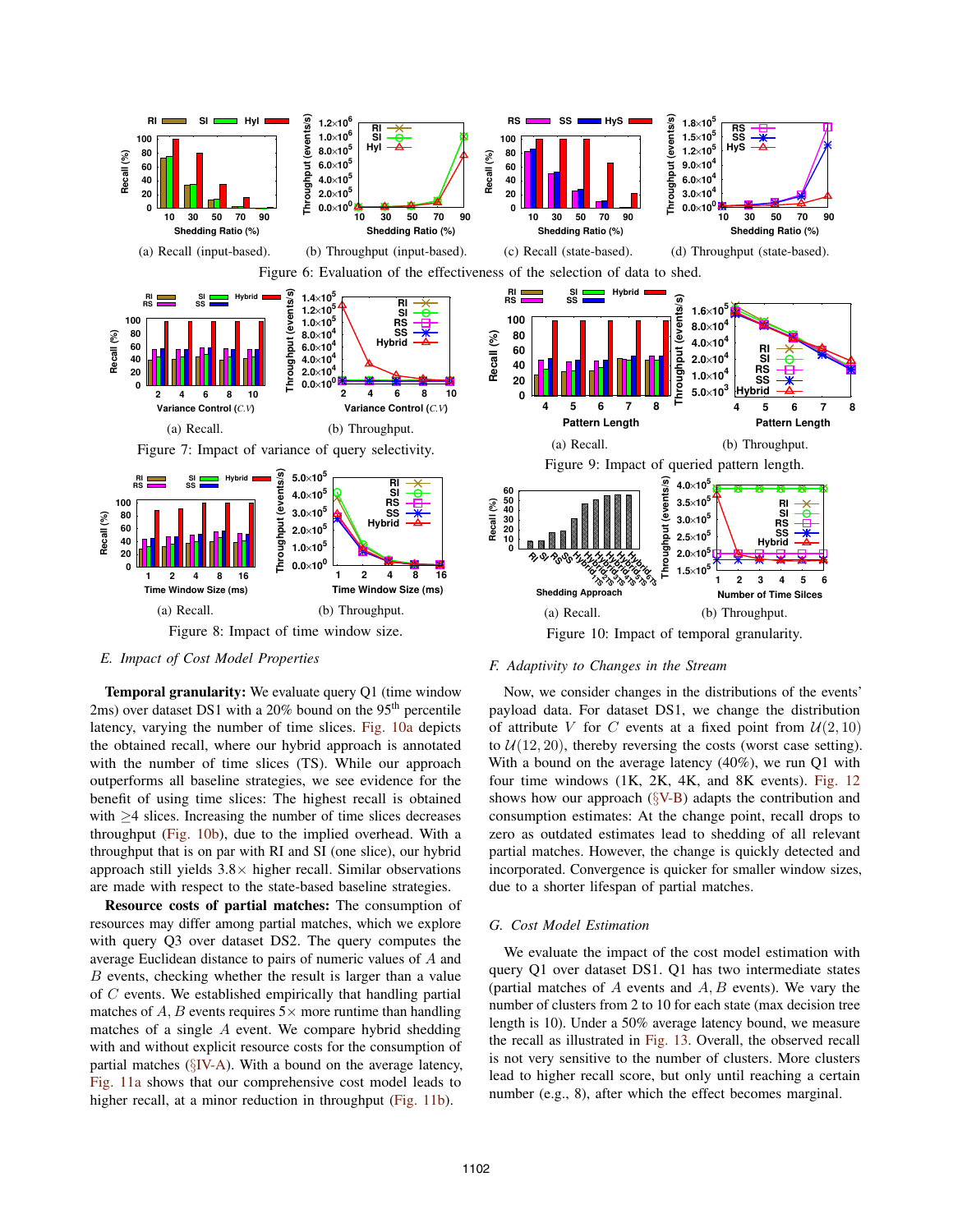

# *H. Non-Monotonic Queries*

To test the impact of query monotonicity, we rely on query Q4 over dataset DS1. As discussed in §III-A, shedding may produce false positives for non-monotonic queries, so that we measure both precision and recall. We vary the occurrence probability of the negated event type  $B$  from 5% to 50%. The other types are evenly distributed. Fig. 14 shows the results when shedding 10% of partial matches. Recall is stable, as our approach discards only the least important partial matches and all complete matches are detected. Yet, precision decreases when increasing the probability of the negation, i.e., the number of false positives becomes larger. Whether this effect is acceptable, depends on the selectivity of the query parts that violate the monotonicity property.

## *I. Case Study: Bike Sharing*

To assess real-world feasibility, we use the *citibike* dataset [11] and the query of Listing 1. We consider all shedding strategies with various bounds on the 99<sup>th</sup> percentile latency. Here, the selectivity-based approaches (SI, SS) exploit the user type. Our hybrid approach consistently yields the best recall, see Fig. 15a, with the margin becoming larger for tighter latency bounds. At a 20% bound, the recall of our approach reaches  $11.4 \times$ ,  $11 \times$ ,  $3.9 \times$ ,  $2.7 \times$  the recall of RI, SI, RS, SS, respectively. Fig. 15b shows that the throughput of our hybrid approach is comparable to the state-based strategies (RS and SS), but lower than the input-based strategies (RI and SI). The reason being that, for this dataset, our approach turns out to shed more partial matches than input events.

## *J. Case Study: Cluster Monitoring*

For the Google Cluster-Usage Traces [35], we ran the query in Listing 3 under different latency bounds. Fig. 16a illustrates that hybrid shedding yields the best recall, up to  $4\times$  better than with input-based shedding (RI, SI) and  $1.5\times$  better than with state-based shedding (RS, SS). Fig. 16b shows the observed throughput, hinting at the general trade-off of input-based and state-based shedding. The former tend to achieve higher



Figure 14: Impact of monotonicity violation.

throughput at the expense of lower recall. Our hybrid approach achieves similar throughput as the best performing baseline strategy (SI), being slightly slower only for the 20% latency bound. However, hybrid shedding achieves much higher recall, thereby confirming our earlier observations.

#### VII. RELATED WORK

Since we reviewed related work on load shedding for data streams already in §II-B, this section focuses on techniques for efficient CEP and approximate query processing.

Efficient CEP. The inherent complexity of evaluating CEP queries is widely acknowledged [43] and related optimizations include parallelization [6], sharing of partial matches [43], [34], semantic query rewriting [16], [42], and efficient rollbackrecovery in distributed CEP [28]. The characteristics and the complexity of load shedding for CEP has been discussed in [24]. The presented algorithms, however, are limited to input-based shedding and optimize shedding decisions for a set of queries based on pre-defined weights. eSPICE [37] employs the event types' relative positions in a time window to assess the utility of an event. These contribution are largely orthogonal to our work, which optimizes the accuracy for a single query by hybrid load shedding. While we sketched the idea of state-based shedding in [44], this paper presents an operationalization of this idea.

Approximate query processing (AQP). AQP estimates the result of queries [9], e.g., based on sampling or workload knowledge [31]. For aggregation queries, sketches [12] may be employed for efficient, but lossy data stream processing. Recently, AQP was explored for sequential pattern matching [29], with a focus on matches that deviate slightly from what is specified in a query. We took up the idea to learn characteristics from historic data to prioritize data for processing in our baseline that assesses partial matches based on query selectivity. Yet, hybrid shedding outperforms this strategy.